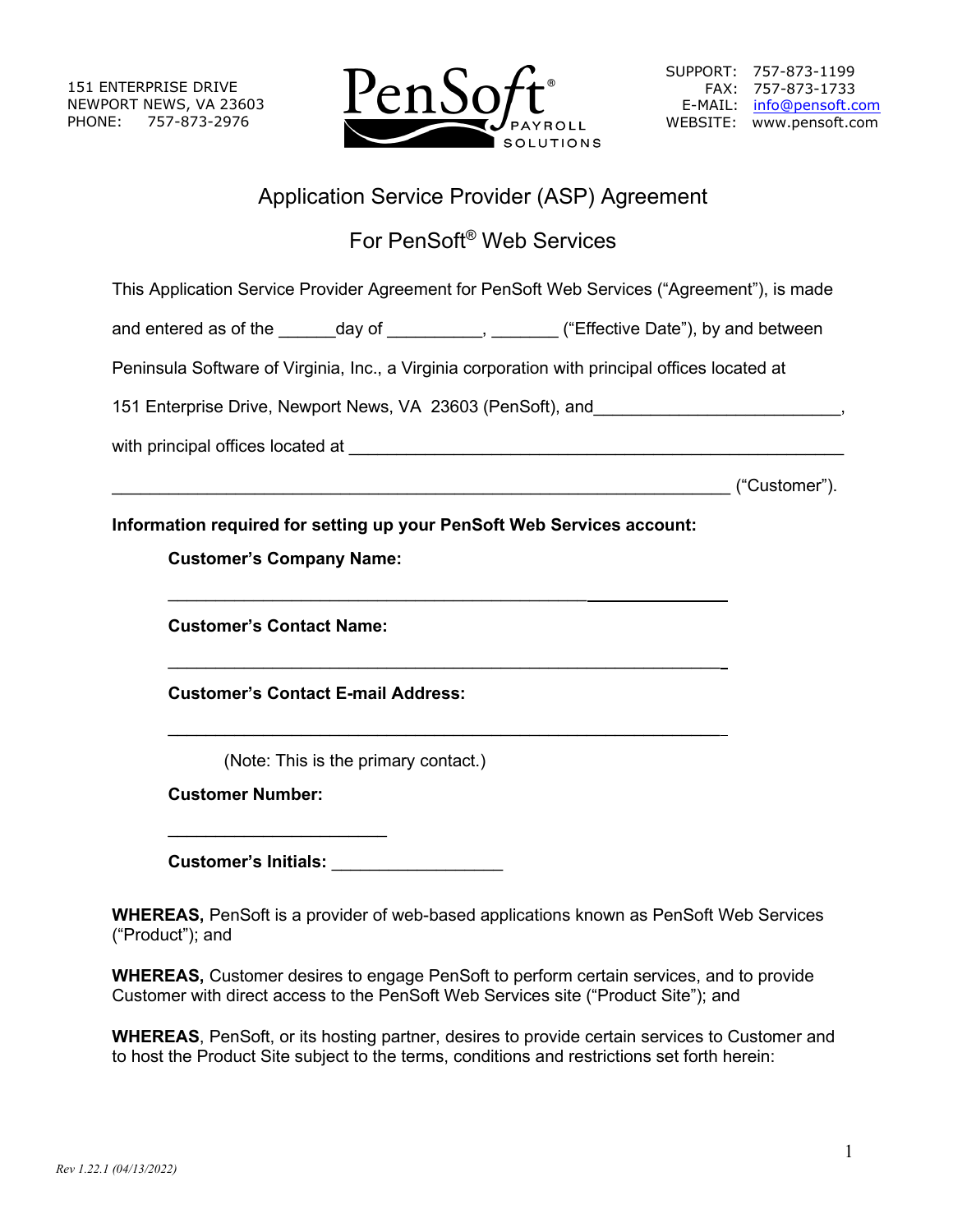151 ENTERPRISE DRIVE NEWPORT NEWS, VA 23603 PHONE: 757-873-2976



**NOW, THEREFORE,** in consideration of the promises hereof, and the mutual obligations herein made and undertaken, the parties hereto agree as follows:

**1. SERVICES:** PenSoft agrees to perform and to provide, either directly or through a hosting partner, to Customer the services set forth in Addendum A (PenSoft Remote Client), and/or Addendum B (PenSoft Electronic Filing of Forms 94x),and/or Addendum C (PenSoft Doculivery Pay Stubs/W-2s, and/or Addendum D (PenSoft NatPay Direct Deposit) as selected by Customer ("Services"). **Service(s) requested are initialed below**:

| A | <b>PenSoft Remote Client</b>           | Check if 30 Day Remote Client Trial<br>(See page 10 for more information) |
|---|----------------------------------------|---------------------------------------------------------------------------|
| B | PenSoft Electronic Filing of Forms 94x | Choose one:                                                               |
|   |                                        | $\Box$ Reporting Agent                                                    |
|   |                                        | <b>Individual Business Taxpayer</b><br>(Practitioner PIN method)          |
|   | PenSoft Doculivery Pay Stubs/W-2s      | $\Box$ Processor for multiple companies                                   |
|   |                                        | <b>Single Company</b>                                                     |
|   | PenSoft NatPay Direct Deposit          | $\Box$ Processor for multiple companies                                   |
|   |                                        | Single Company                                                            |

**2. CUSTOMER RIGHT OF USE:** PenSoft grants to Customer and Customer agrees to accept non-transferable and non-exclusive right to access and to use the Product Site(s) and the Product Offering(s) as defined below, for its internal use, in accordance with the terms of this Agreement.

# **3. PROPRIETARY RIGHTS:**

**3.**1 **PenSoft Ownership.** Customer acknowledges and agrees this Agreement grants Customer no title or right of ownership in or to the Product Site(s) or Product application(s) or any component thereof, or to any associated materials or intellectual property, or to any enhancements, modifications or improvements (collectively referred to hereinafter as the "Product Offering"). Customer shall not, at any time, take or cause any action, inconsistent with or tend to impair the rights of PenSoft or its licensors in the Product Offering.

**3.2 Customer Ownership.** Ownership of material data for the Product Site(s) shall remain with the Customer. Such data includes Customer's corporate data, including registration data supplied and input by or on behalf of Customer ("Customer Data"). PenSoft agrees not to use any Customer Data for any purpose other than to perform the Services and fulfill its obligations under this Agreement. PenSoft further agrees not to make Customer Data available to any third party (except hosting partner) without Customer's prior written consent.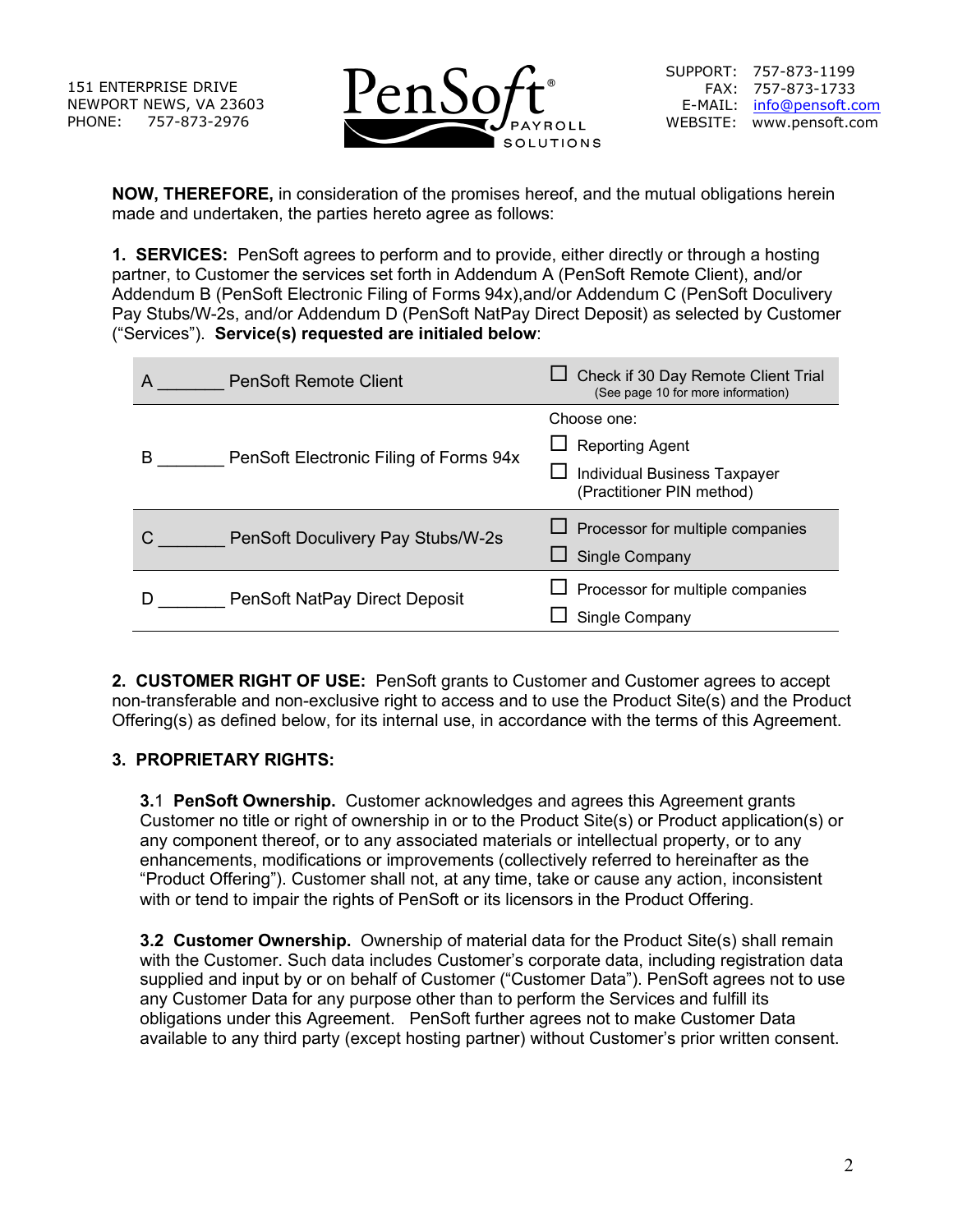## **4. MAINTENANCE AND SUPPORT:**

**4.1 Support.** Provided the Customer is current in its payment of fees under this Agreement, PenSoft shall provide to Customer its standard technical support and maintenance, at no additional charge. Standard support and maintenance shall include the following:

(a) PenSoft support personnel shall be available to provide telephone support and assistance via email directly to Customer during PenSoft's normal business hours (9:00am to 6:00pm M-Th and 9:00am to 5:00pm Fri Eastern Time);

(b) (Delivery of enhancements, updates and upgrades to the Product Offering PenSoft makes generally and commercially available to other customers without levying an incremental fee (collectively "Improvements"); and

(c) Standard error correction and maintenance modifications.

**4.2 Special Support.** Notwithstanding the above, if PenSoft makes, as a reasonable business determination the technical support requested by Customer pursuant to this section will entail detailed, specialized maintenance or support services different in kind or amount from those provided to other similar customers of the Product Offering (including, but not limited to, assistance to enable the interfacing or operation with a non-supported, unusual or proprietary system), PenSoft shall notify Customer the requested support is considered an additional service subject to additional fees, to be determined prior to commencing said support.

**4.3 PenSoft Responsibilities.** PenSoft, or its hosting partner, shall also have responsibilities to:

(a) Provide all necessary hosting hardware and communications facilities in connection with delivery of Services;

(b) Use reasonable commercial efforts to monitor and maintain the host servers and to ensure continuous connectivity, availability and operation of the Product Site on the World Wide Web;

(c) Provide training, at costs listed in the Addendums, to designated staff of Customer to enable Customer to use the Product Site;

**4.4 Security.** PenSoft, or its hosting partner, shall offer access to the Product Site using the Internet, by hosting its application. PenSoft, or its hosting partner, shall operate and maintain the Product server ("Server") in good working order with access restricted to qualified employees or contractors of PenSoft and persons designated by Customer. PenSoft, or its hosting partner, shall employ its best commercial efforts to ensure the security, confidentiality and integrity of all Customer Data and other proprietary information transmitted through or stored on the Server, including, without limitation; (i) maintenance of independent archival and backup copies of the Product Site and all Customer Data; and (ii) protection from any network attack and other malicious, harmful or disabling data, work, code or program.

**4.5 Backup.** PenSoft, or its hosting partner, is a temporary holding site for client data. Processors are responsible for maintaining any data backup.

**4.6 Assistance From Customer.** Customer agrees to make available appropriate personnel to advise PenSoft in the performance of obligations under this Agreement and to provide Customer Data required for successful operation of the Product Site.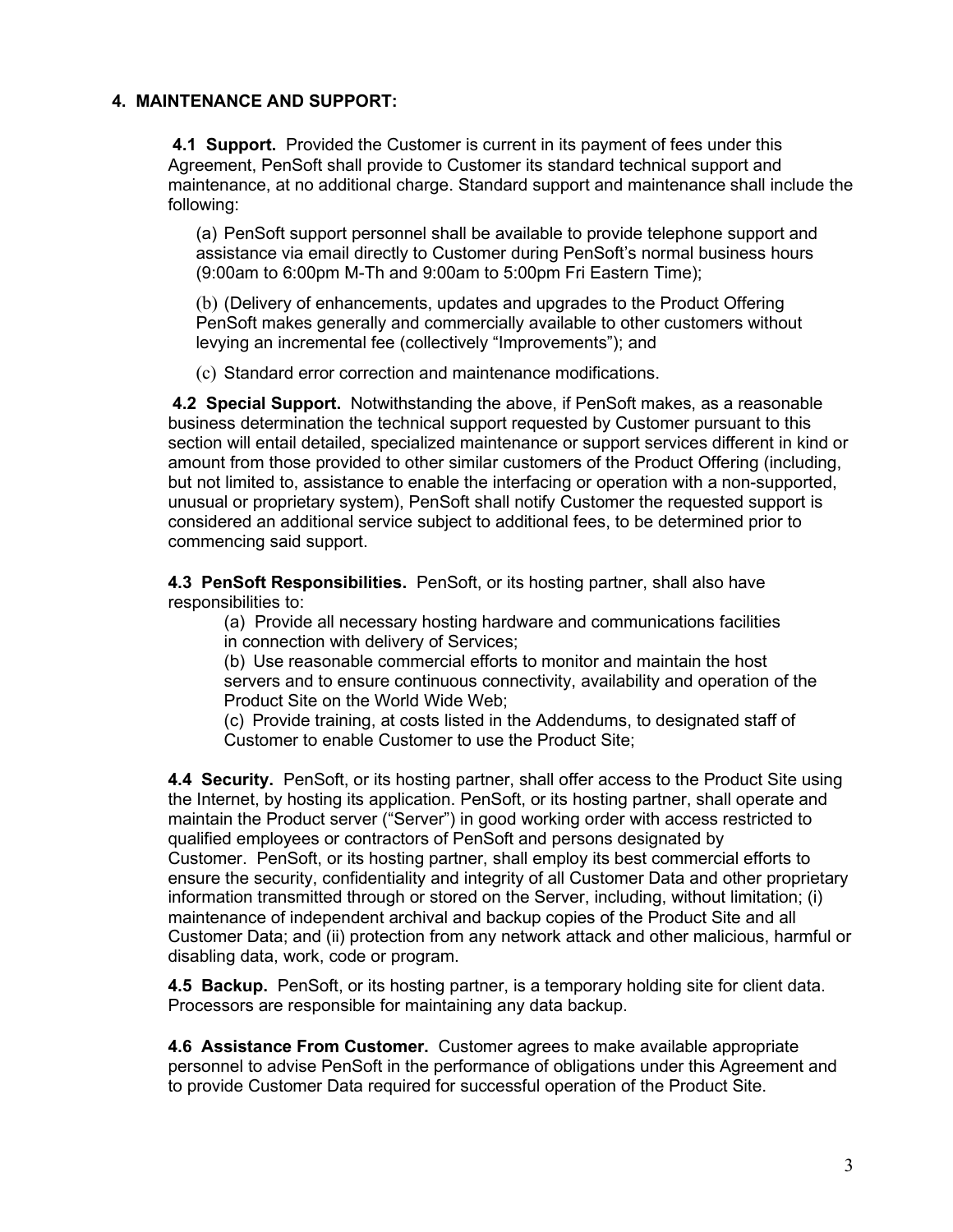**4.7 Operation.** Customer and PenSoft agree responsibility for trouble-free operation of the Product Site is dependent on a combination of reliability; proper hardware configuration, including backup hardware configurations, backup power sources and backup communication facilities; a virus-free environment; system backup procedures; and Customer's adherence to PenSoft's recommended practices. Customer is responsible for all its hardware and connectivity to the internet.

**4.8 Product Site.** Notwithstanding the above, Customer understands and acknowledges from time to time, the Product Site may be inaccessible or inoperable for various reasons, including equipment malfunctions, upgrades or modifications, or causes beyond the control of PenSoft and not reasonably foreseeable by PenSoft including interruption or failure of telecommunication or digital transmission links, hostile network attacks or network congestion or other failures (collectively "Downtime"). PenSoft shall use its best commercial efforts to minimize any disruption, inaccessibility and/or inoperability of the Product Site and in the case of any scheduled Downtime, if applicable, PenSoft shall provide twenty-four (24) hour advance notice to Customer or such other shorter period of time, as PenSoft shall reasonably determine.

# **5. TERM AND TERMINATION:**

**5.1 Term.** This Agreement shall commence upon the Effective Date and, unless terminated earlier as provided herein, shall continue monthly ("Term"). The Agreement may be cancelled for any reason at any time by PenSoft or the Customer by providing thirty (30) days written notice to the other party. Regardless of who initiates the termination the Customer is responsible for retrieving any/all data maintained by the service during this thirty (30) days because once terminated all data is purged from the service and will no longer be available to the Customer.

**5.2 Termination.** In addition to such other rights and remedies as may be available in law or in equity, should either party commit a material breach of its obligations hereunder, or should any of the representations of either party in this Agreement prove to be untrue in any material respect, the other party may, at its option, terminate this Agreement with thirty (30) days' written notice of desire to terminate. The notice shall identify and describe the basis for such termination. If, prior to expiration of such period, the defaulting party cures such default, termination shall not take place.

**5.2.1** Either party may, at its option, by written notice, terminate this Agreement if the other party has materially breached any provision of this Agreement and such breach remains uncured for a period of thirty (30) days following receipt of notice.

**5.2.2** Termination of this Agreement shall not relieve either party of the obligations incurred hereunder pursuant to Section 3 and Sections 6 through 12 hereof, these Sections shall survive such termination.

**5.2.3** Upon termination of this Agreement for any reason, Customer shall immediately cease all use of the Product Offering and return or purge any and all components thereof, including returning or destroying or causing to be destroyed any and all copies of any documentation, notes and other materials comprising or regarding the Product Offering.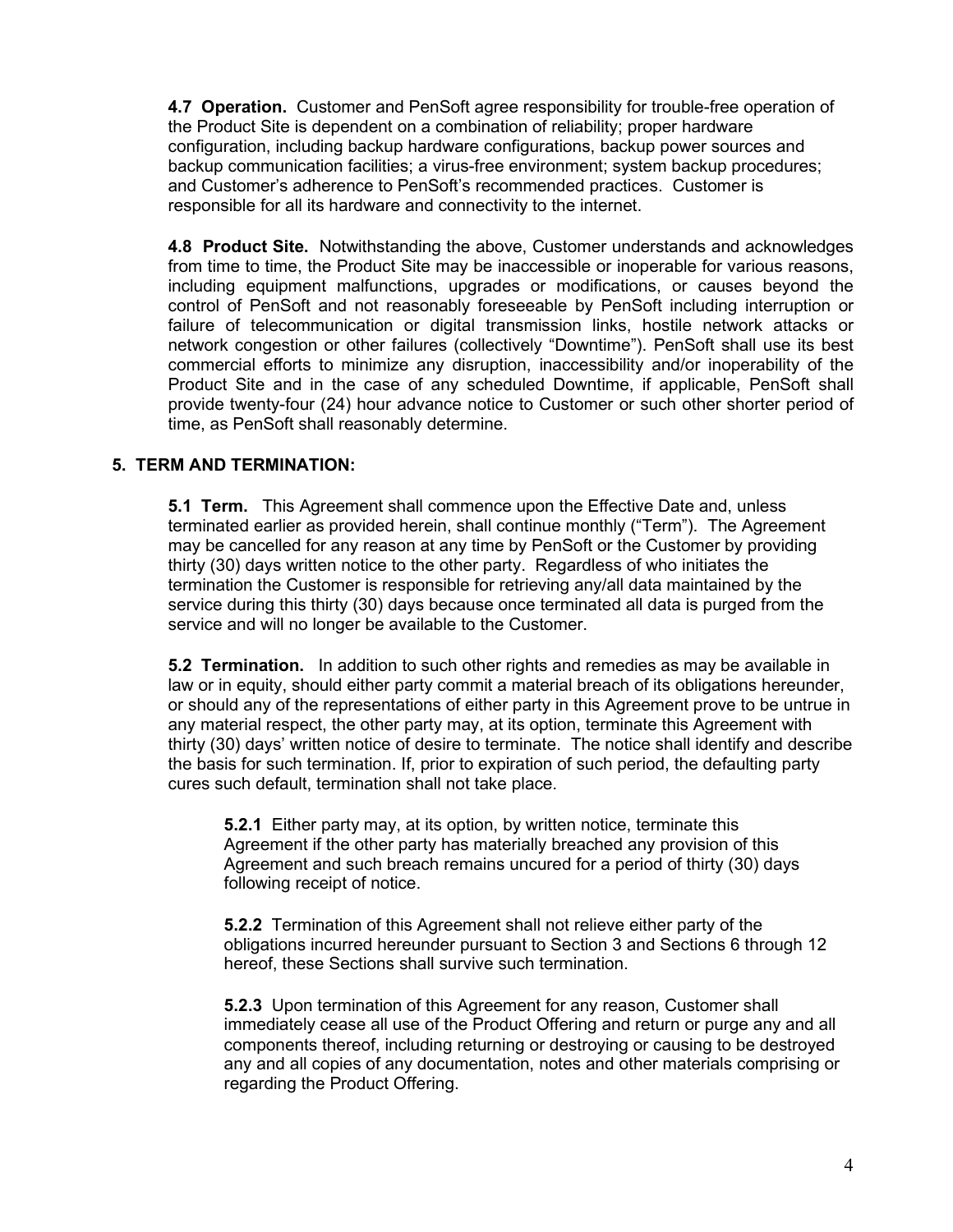**6. COPYRIGHTS AND TRADEMARKS:** PenSoft shall have and retain sole ownership of any and all PenSoft trademarks, including the goodwill pertaining thereto. Customer shall not remove or alter any of PenSoft proprietary or copyright notices, trademarks or logos.

**7. PENSOFT WEB SERVICES MONTHLY FEES:** PenSoft Web Services fees shall be as set forth in Addendum A (PenSoft Remote Client), Addendum B (PenSoft Electronic Filing of Forms 94x), Addendum C (PenSoft Doculivery – Pay Stubs/W-2s) and/or Addendum D (PenSoft NatPay Direct Deposit) based on the services selected by the Customer, and the payment for any amounts under this Agreement shall be withdrawn through electronic funds transfer from Customer's banking account identified in this paragraph. The fees are subject to change from time to time in PenSoft's sole and absolute discretion.

**7.1 PenSoft Electronic Funds Transfer (EFT) Authorization Agreement:** Customer hereby agrees to pay PenSoft via an EFT from the Customer's bank account, all amounts due including: monthly service charges, applicable taxes, and other applicable charges. PenSoft will notify the customer in advance the amount of the automatic debit from the Customer's bank account scheduled between the tenth and fifteenth day of the month for the charges incurred during the previous month. In the event PenSoft cannot debit the account, PenSoft reserves the right to suspend or terminate the Customer's right to use PenSoft Web Services. **An additional \$30.00 fee will be assessed for any automatic debit returned unpaid for any reason.**

For purposes of identification and billing, the Customer agrees to provide PenSoft with accurate, complete, and updated information including legal name, address, telephone number(s) and applicable payment data (e.g. routing and account numbers). Failure to comply with this provision may, at PenSoft's option, result in suspension or termination of the Customer's right to use PenSoft Web Services.

| Name:                   |                                                                                                                 |
|-------------------------|-----------------------------------------------------------------------------------------------------------------|
| <b>Company Name:</b>    | the contract of the contract of the contract of the contract of the contract of the contract of the contract of |
| <b>Billing Address:</b> |                                                                                                                 |
|                         |                                                                                                                 |
| E-mail Address:         |                                                                                                                 |
| <b>Bank Name:</b>       |                                                                                                                 |
| <b>Routing Number:</b>  |                                                                                                                 |
| <b>Account Number:</b>  |                                                                                                                 |
| Authorized Signature:   |                                                                                                                 |

This authorization is to remain in full force and effect until PenSoft has received written notice as required pursuant to section 5 of this agreement. A voided check must be attached to this Agreement.

**7.2 Material Breach:** This agreement shall be considered materially breached in the event funds are not available when payments are initiated as described in paragraph 7.1 above.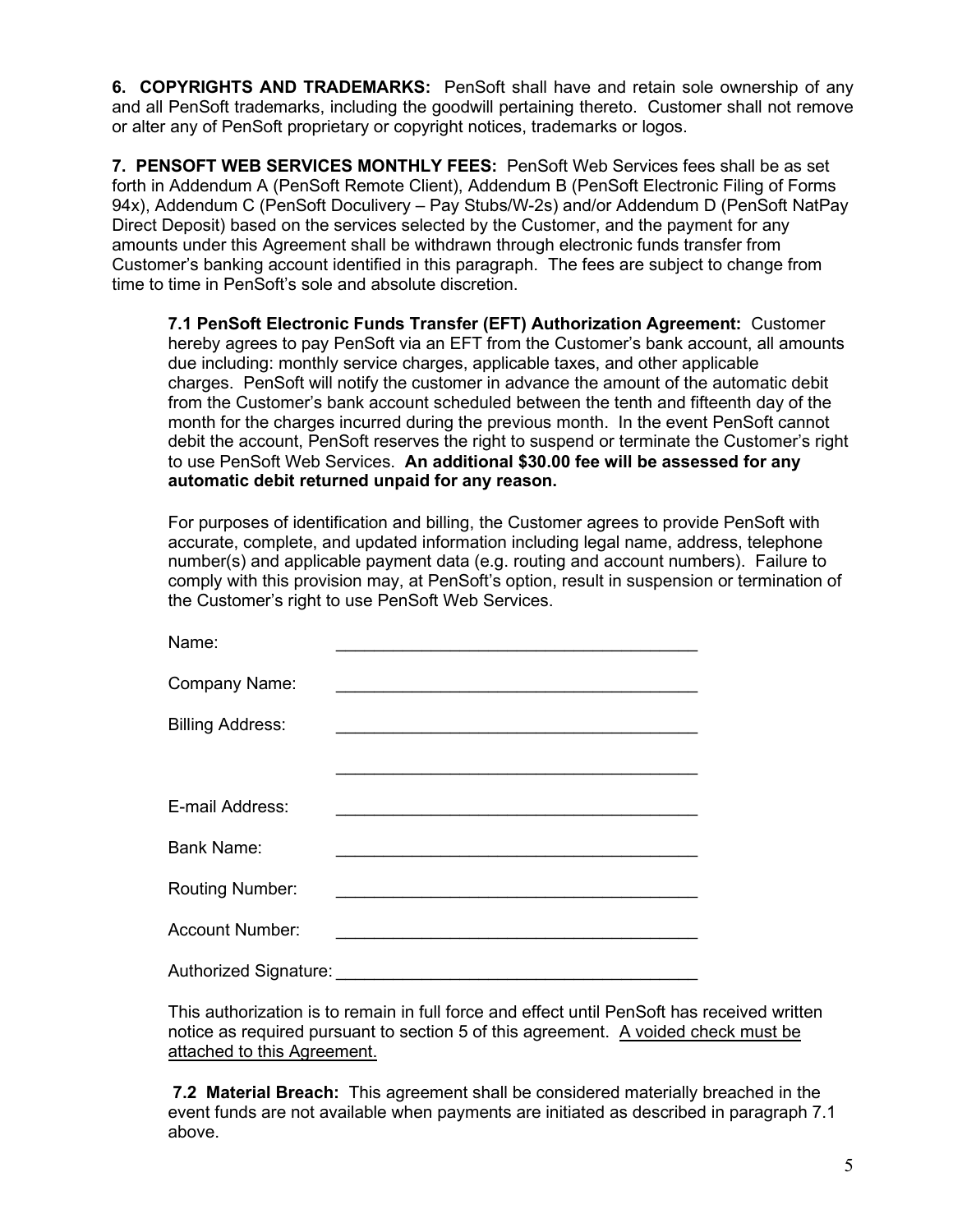**8. CONFIDENTIALITY:** Customer acknowledges the Product Offering is unique and valuable and has been developed or otherwise acquired by PenSoft at great expense, and any unauthorized disclosure or use of the Product Offering or any component thereof, would cause PenSoft irreparable injury and loss, where damages would be an inadequate remedy.

**8.1** PenSoft and Customer shall advise all their employees, agents or contractors they are bound by the confidentiality terms of this Agreement. Further, each party agrees during the performance of this Agreement it may receive information relating to the other party not generally known or of a proprietary nature ("Confidential Information"). Each party agrees not to use or disclose any Confidential Information except for the purpose of meeting its obligations under this Agreement, and will not use Confidential Information for any other purpose whatsoever. Confidential Information shall not include any information: (i) generally known or available to the public; (ii) already known at the time of receiving the Confidential Information through no wrongful act of the other party; or (iii) furnished by a third party with the right to do so. In the event either party is required to disclose Confidential Information relating to the other party to a court or government agency, it shall, prior to disclosure, and as soon as practicable, notify the other party and allow it an adequate opportunity to object to the disclosure order or take other action to preserve the confidentiality of the information.

**8.2** Customer shall not decompile, reverse engineer, translate, or generate source code with respect to the Product Offering or any component thereof.

### **9. LIMITED WARRANTIES:**

**9.1 Parties.** Each party represents and warrants it has the right, power and authority to enter into this Agreement and to perform all of its obligations hereunder.

**9.2 Services.** PenSoft represents and warrants Services performed under this Agreement will be performed using generally accepted industry standards and will substantially conform to the specifications, provided, however, PenSoft shall not be liable for violation of any applicable law, rule or regulation or any third party associated with customer content provided to PenSoft by Customer.

**9.3 Laws.** To the knowledge of PenSoft the Product Offering and any component thereof does not violate any applicable law, rule or regulation or any third party, including any patent, trademark, trade name, copyright, trade secret or other intellectual property right. PenSoft shall defend Customer against any claim the use of the Product Offering or any component thereof by Customer as permitted under this Agreement constitutes a patent or copyright infringement, but only to the extent the action relates solely to the Product Offering, not materially altered or modified by or on behalf of Customer, and is not based on use of the Product Offering on other than the system the Product Offering was designated, provided: (i) Customer gives PenSoft written notice within ten (10) days of notice of any such claim; (ii) PenSoft controls the defense of any action and has the right to settle; and (iii) Customer fully cooperates with PenSoft in the defense of such claim. In the event the use of the Product Offering is enjoined by a court of competent jurisdiction, because of a holding of patent or copyright infringement, PenSoft at its sole option, shall: (i) procure for Customer the right to continue using the Product Offering; or (ii) modify the Product Offering to make it non-infringing, while still performing substantially the same functions set forth in the Specifications.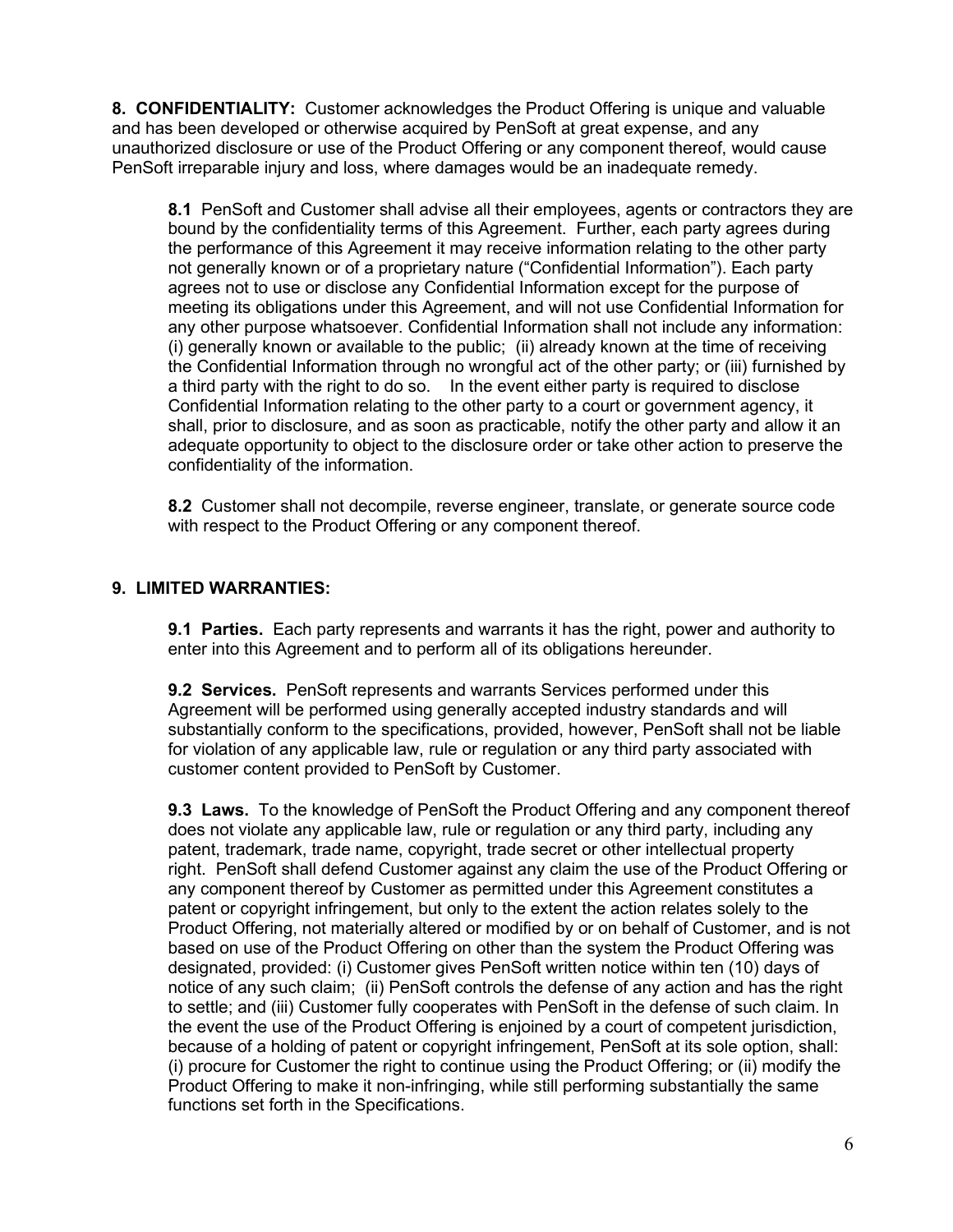**9.4 WARRANTIES.** THE WARRANTIES MADE IN THIS AGREEMENT ARE THE ONLY WARRANTIES MADE BY PENSOFT WITH RESPECT TO SERVICES AND SOFTWARE PROVIDED HEREUNDER AND ARE MADE EXPRESSLY IN LIEU OF ALL OTHER WARRANTIES AND REPRESENTATIONS, EXPRESS OR IMPLIED, INCLUDING, BUT NOT LIMITED TO, ANY IMPLIED WARRANTIES OF NON-INFRINGEMENT, FITNESS FOR A PARTICULAR PURPOSE AND MERCHANTABILITY.

**9.5 Service Delays.** PenSoft shall not be responsible for any delay in the delivery of Services, including implementation, support or maintenance, due to Customer's failure to provide assistance as provided under this Agreement.

### **10. INDEMNITY:**

**10.1 Indemnity.** Customer and PenSoft agree to indemnify and hold harmless each other from and against any losses, damages, liabilities and expenses resulting from any claims made by any third party arising from or in any way connected with the performance by PenSoft of its obligations hereunder (except gross negligence), or Customer's use of all or any component of the Product Offering.

# **11. LIMITATION OF LIABILITY:**

**11.1 PENSOFT LIABILITY.** PENSOFT'S TOTAL ACCUMULATED LIABILITY TO THE CUSTOMER OR TO ANY THIRD PARTY FOR ANY LOSS, DAMAGES, COSTS OR EXPENSES WHETHER IN STRICT LIABILITY, NEGLIGENCE, CONTRACT OR OTHERWISE, ARISING OUT OF OR IN CONNECTION WITH THIS AGREEMENT, SHALL BE LIMITED TO FEES ACTUALLY PAID BY CUSTOMER HEREUNDER.

**11.2 DAMAGES.** NEITHER PENSOFT NOR CUSTOMER SHALL BE LIABLE TO THE OTHER FOR ANY LOST PROFITS, CONSEQUENTIAL, INCIDENTAL AND/OR CONTINGENT DAMAGES WHATSOEVER, EVEN IF SUCH PARTY KNEW OR SHOULD HAVE KNOWN OF THE POSSIBILITY OF SUCH DAMAGES.

# **12. MISCELLANEOUS:**

**12.1 Entire Agreement.** This Agreement, together with all addendums hereto, incorporated herein by reference, comprise the entire agreement between the parties relating to the subject matter hereof. This Agreement supersedes all prior and contemporaneous agreements, proposals, or representations, written or oral, concerning the subject matter of this Agreement. This Agreement may not be modified or amended except in writing signed by a duly authorized representative of each party; no other act, document, usage, or custom shall be deemed to amend or modify this Agreement.

**12.2 Independent Contractors.** The relationship of the parties hereunder shall be independent contractors. Nothing in this Agreement shall be construed to constitute a partnership between or joint venture of the parties, nor shall either party be deemed the agent of the other party or have the right to bind the other party in any way without the prior written consent of such party, except as specifically provided in this Agreement.

**12.3 Waiver.** No term or provision of this Agreement shall be deemed waived and no breach excused unless such waiver or consent is in writing and signed by the party giving such waiver or excusing such breach.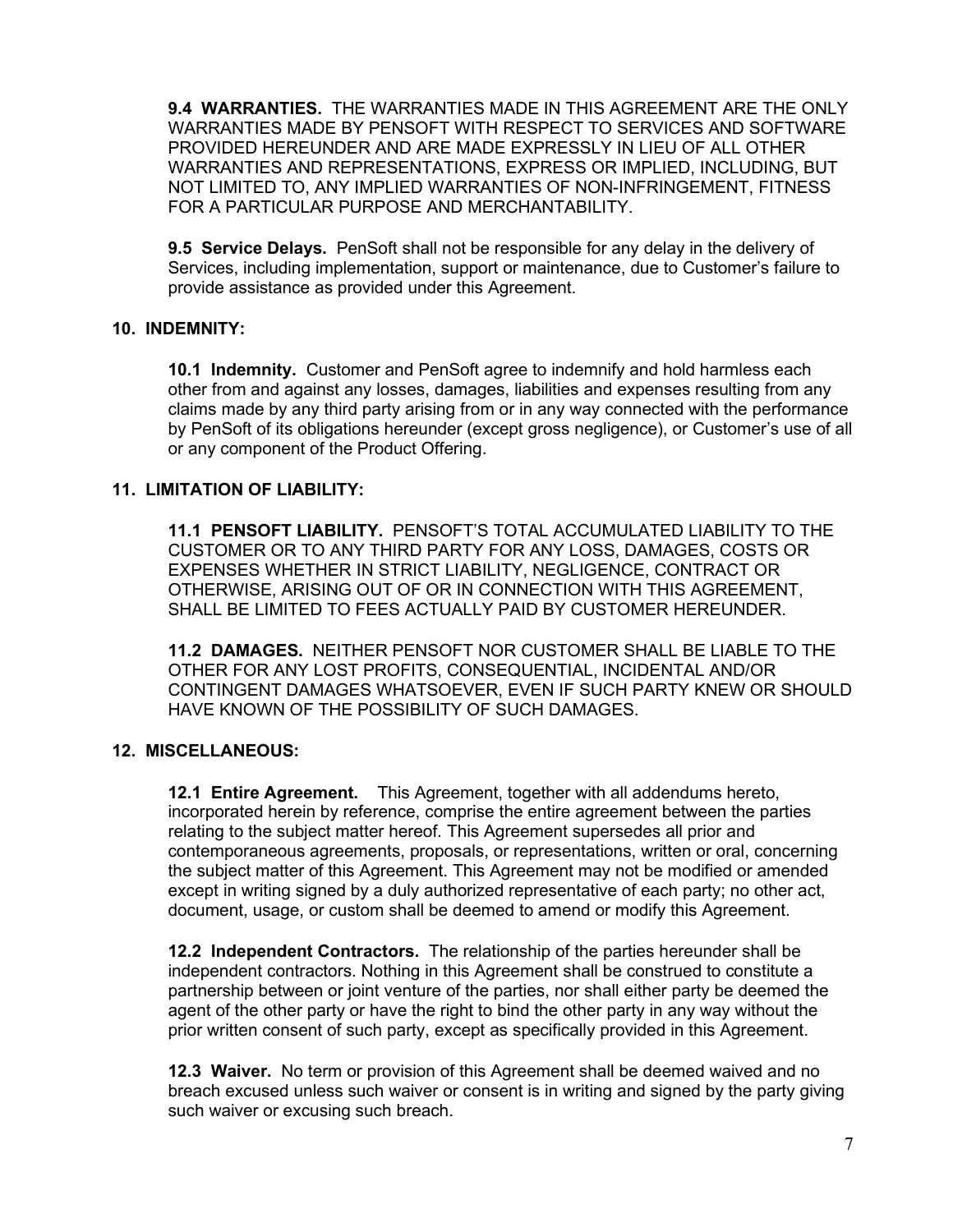**12.4 Governing Law.** ANY LEGAL CLAIMS BROUGHT BY CUSTOMER AGAINST PENSOFT SHALL BE BROUGHT IN VIRGINIA AND ANY LEGAL CLAIMS BROUGHT BY PENSOFT AGAINST CUSTOMER SHALL BE BROUGHT IN VIRGINIA COURTS AND SHALL BE GOVERNED BY VIRGINIA LAW, WITHOUT REGARD TO THE CONFLICT OF LAWS PRINCIPLES THEREOF.

**12.4.1** If a dispute arises out of or relates to this Agreement, or the breach thereof, the parties agree to try in good faith to settle the dispute by mediation under the Commercial Mediation Rules of the American Arbitration Association, before resorting to litigation, except the parties agree intellectual property rights are not to be the subject of any mediation.

**12.5 Force Majeure.** In the event either party hereto shall be delayed or hindered or prevented from the performance of any act required hereunder by reason of strikes, lockouts, labor troubles, inability to procure materials or services, failure of power, riots, insurrection, war or other reasons of a like nature not the fault of the party delayed in performing work or doing acts required under the terms of this Agreement, such party shall immediately provide notice to the other party of such delay, and performance of such act shall be excused for the period of the delay and the period for the performance of any such act shall be extended for a period equivalent to the period of such delay.

**12.6 Notices.** All notices, requests, demands, directions, and other communications given to or made upon any party hereto under the provisions of this Agreement shall be in writing (including facsimile communication), shall be deemed given when received, and shall be delivered or sent as follows:

| If to Customer:              | If to Peninsula Software of<br>Virginia, Inc.:                                                                                                            |
|------------------------------|-----------------------------------------------------------------------------------------------------------------------------------------------------------|
| Attention:<br>Fax:<br>Phone: | PenSoft<br>151 Enterprise Drive<br>Newport News, VA 23603<br><b>Attention: Contract Administration</b><br>757/873-1733<br>Fax: Fax<br>Phone: 757/873-2976 |

Either party may at any time designate another address for the receipt of notice by notifying the other party in accordance with this Section 12.6.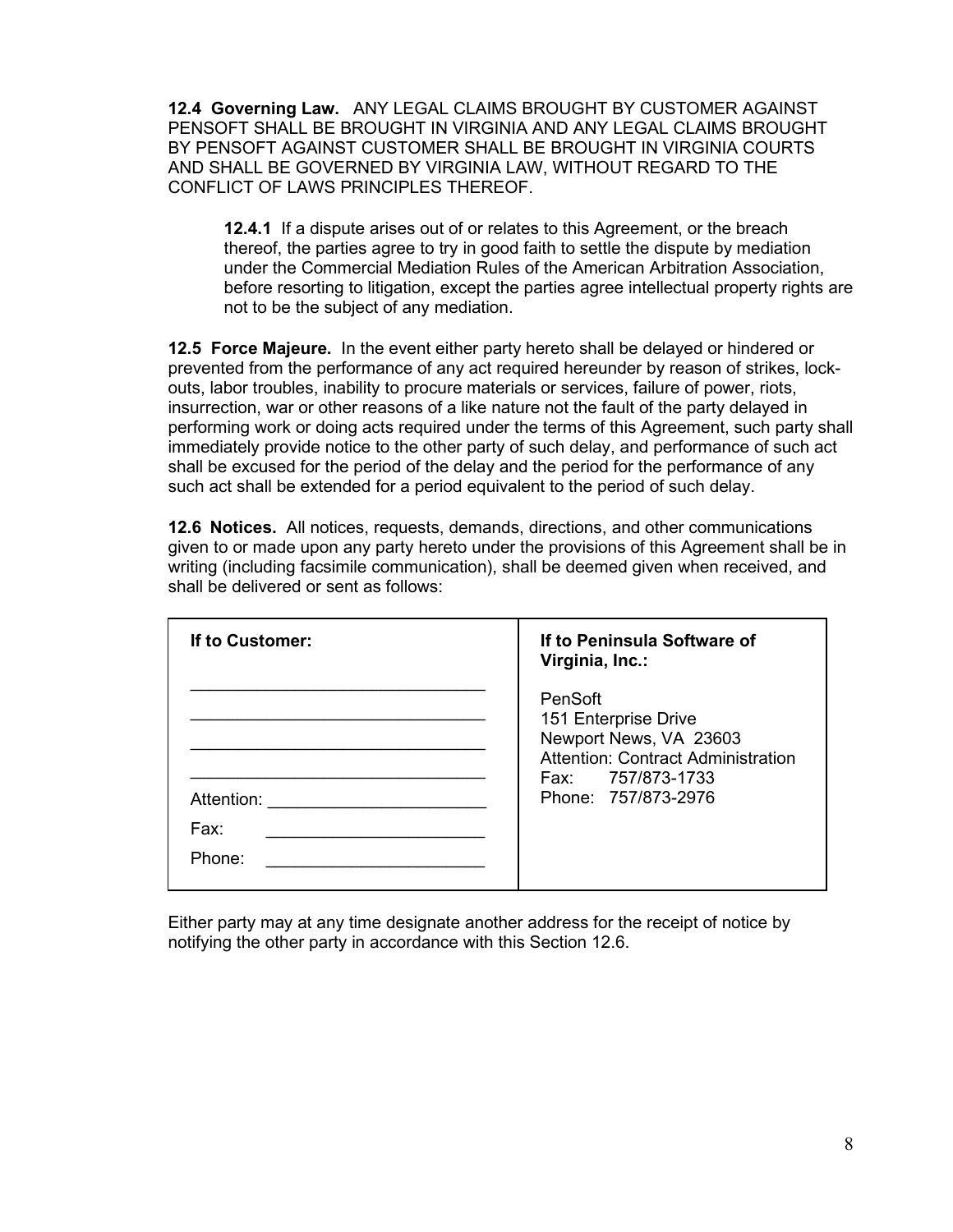**12.7 Severability.** If any provision of this Agreement is held invalid or unenforceable by any court or agency of competent jurisdiction, the parties shall mutually agree on an alternate, legally valid and enforceable provision. The remainder of this Agreement shall nevertheless continue in full force and effect to the extent continued operation under this Agreement without the invalid or unenforceable provision is consistent with the intent of the parties as expressed in this Agreement.

**12.8 Taxes.** Customer shall pay any federal, state, county or local sales, property, investment, use and/or other applicable taxes arising out of Customer's acquisition of the services of PenSoft under this Agreement, except any taxes on PenSoft's income, whenever imposed. Upon request of PenSoft, Customer shall obtain and provide to PenSoft any certificate of exemption or similar document required to exempt Customer from any such tax liability. In the event: (i) any taxes are paid by PenSoft on behalf of Customer, (ii) PenSoft has received payment therefore from Customer, and (iii) it is thereafter determined Customer may be entitled to a refund of any such taxes, or a portion thereof, then PenSoft shall file the appropriate documents to receive such refund at Customer's request, and PenSoft shall pay such refund to Customer upon receipt of such refund.

**12.9 Fees.** Fees stated are as of the date this agreement is signed by both parties. Prices are subject to change without notice.

**12.10 Execution in Counterparts.** This Agreement may be executed in several counterparts, each shall be deemed to be an original, and all of them, when taken together, shall constitute one and the same instrument.

# **AGREED TO BY THE PARTIES AS OF THE DATE OF THE LAST SIGNATORY BELOW.**

| Peninsula Software of Virginia, Inc.                                                                                                                                                                                                                           |                                                                                                                                                                                                                                                                  |
|----------------------------------------------------------------------------------------------------------------------------------------------------------------------------------------------------------------------------------------------------------------|------------------------------------------------------------------------------------------------------------------------------------------------------------------------------------------------------------------------------------------------------------------|
| By:<br>Title:<br><u>and the state of the state of the state of the state of the state of the state of the state of the state of the state of the state of the state of the state of the state of the state of the state of the state of the state</u><br>Date: | By:<br><u> 1989 - Johann Barn, fransk politik amerikansk politik (</u><br>Title:<br><u> 1980 - Jan Samuel Barbara, martin d</u><br>Date:<br><u> 1989 - Andrea State Barbara, política establecente de la propia de la propia de la propia de la propia de la</u> |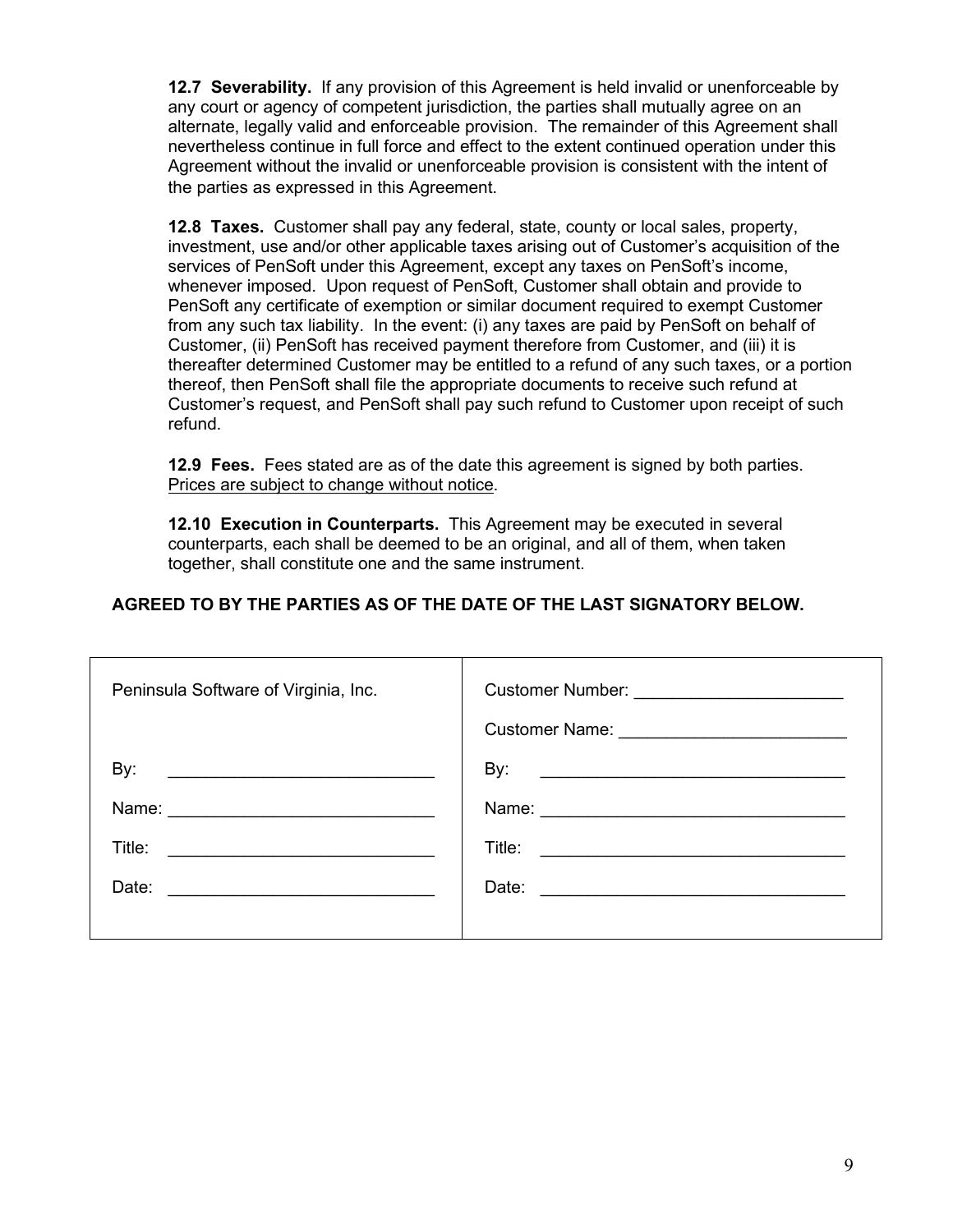# **Addendum A**

# **PENSOFT REMOTE CLIENT**

A downloadable application to remotely submit payroll information to the payroll processor, multilocation facility, or mobile business via the internet. Once the processors have enrolled, they can register their clients via a simple online process. Clients download and install the remote client application and then are able to gain access to the secure website using their specific user names and passwords, giving the processor complete control over the use of the service. Once granted access, clients can modify their organization's employee list, and enter time and leave information. When the client submits information, the payroll processor can retrieve and process the data when convenient. After processing the payroll the processor can post reports online for the clients to retrieve when convenient.

### **Definitions:**

**Processor -** Registered PenSoft Payroll customer.

**Remote Client -** Processor's client.

**Payroll Record -** Individual employee payroll record (check)

#### **MONTHLY FEES**

**Processors will be debited, per Remote Client with any activity during the billed month, at the rate of \$0.10 per payroll record (individual employee payroll record) processed with a minimum monthly fee of \$10.00 for payroll records and all other service activity per Remote Client. If selected on page two (2) of this Agreement there is no fee during a Processor's 30-day trial period.**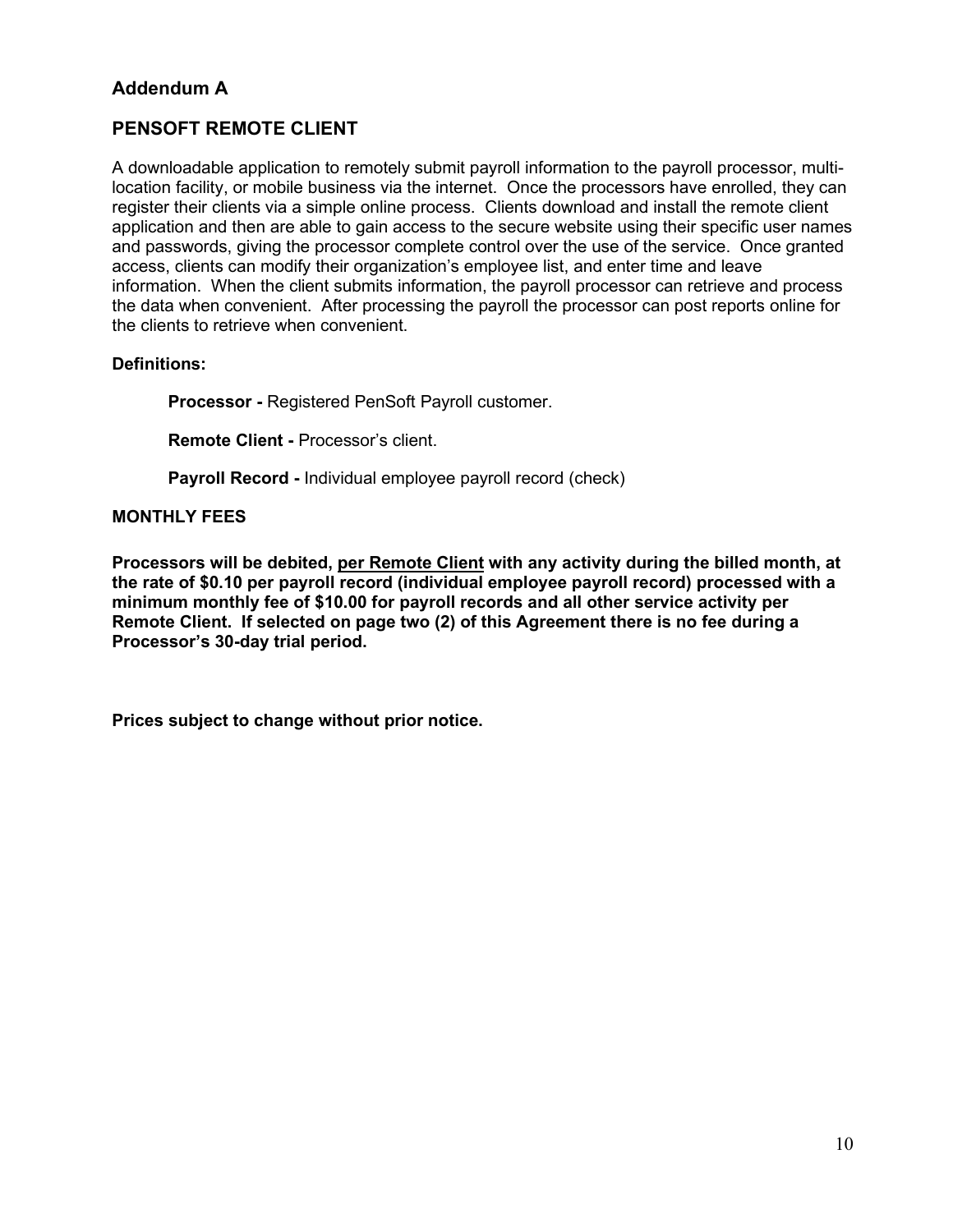# **REMOTE CLIENT PROCESSOR FEE STRUCTURE EXAMPLES:**

### **1. Single Remote Client Processed Payroll and Commission payments as separate checks (110 employees paid monthly):**

|    | Date                            | <b>Type</b>                                                                         | Records  | Rate | Amount  |         |
|----|---------------------------------|-------------------------------------------------------------------------------------|----------|------|---------|---------|
|    | 3/30/2012                       | <b>Process Payroll Records</b>                                                      | 110      | .10  | 11.00   |         |
|    | 3/30/2012                       | <b>Process Payroll Records</b>                                                      | 110      | .10  | 11.00   |         |
|    |                                 | <b>Grand Monthly Total</b>                                                          |          |      |         | \$22.00 |
|    | (110 employees paid monthly):   | 2. Single Remote Client Processed Payroll and Commission payments as a single check |          |      |         |         |
|    | 3/30/2012                       | <b>Processed Payroll Records</b>                                                    | 110      | .10  | 11.00   |         |
|    |                                 | <b>Grand Monthly Total</b>                                                          |          |      |         | \$11.00 |
| 3. |                                 | Single Remote Client Processed Payroll (75 employees paid monthly):                 |          |      |         |         |
|    | 3/30/2012                       | <b>Processed Payroll Records</b>                                                    | 75       | .10  | 7.50    |         |
|    |                                 | Minimum Activity Charge                                                             |          |      | 10.00   |         |
|    |                                 | <b>Grand Monthly Total</b>                                                          |          |      |         | \$10.00 |
| 4. | <b>Multiple Remote Clients:</b> |                                                                                     |          |      |         |         |
|    |                                 | <b>Unique Design-Monthly Payroll</b>                                                |          |      |         |         |
|    | 3/30/2012                       | <b>Process Payroll Records</b>                                                      | 110      | .10  | \$11.00 |         |
|    |                                 | <b>ABC Daycare-Weekly Payroll</b>                                                   |          |      |         |         |
|    | 3/02/2012                       | <b>Process Payroll Records</b>                                                      | 25       | .10  | 2.50    |         |
|    | 3/09/2012                       | <b>Process Payroll Records</b>                                                      | 30       | .10  | 3.00    |         |
|    | 3/16/2012                       | Process Payroll Records                                                             | 24       | .10  | 2.40    |         |
|    | 3/23/2012                       | <b>Process Payroll Records</b>                                                      | 35       | .10  | 3.50    |         |
|    | 3/30/2012                       | <b>Process Payroll Records</b>                                                      | 25       | .10  | 2.50    |         |
|    |                                 |                                                                                     | Subtotal |      | \$13.90 |         |
|    |                                 | <b>Grand Monthly Total</b>                                                          |          |      |         | \$24.90 |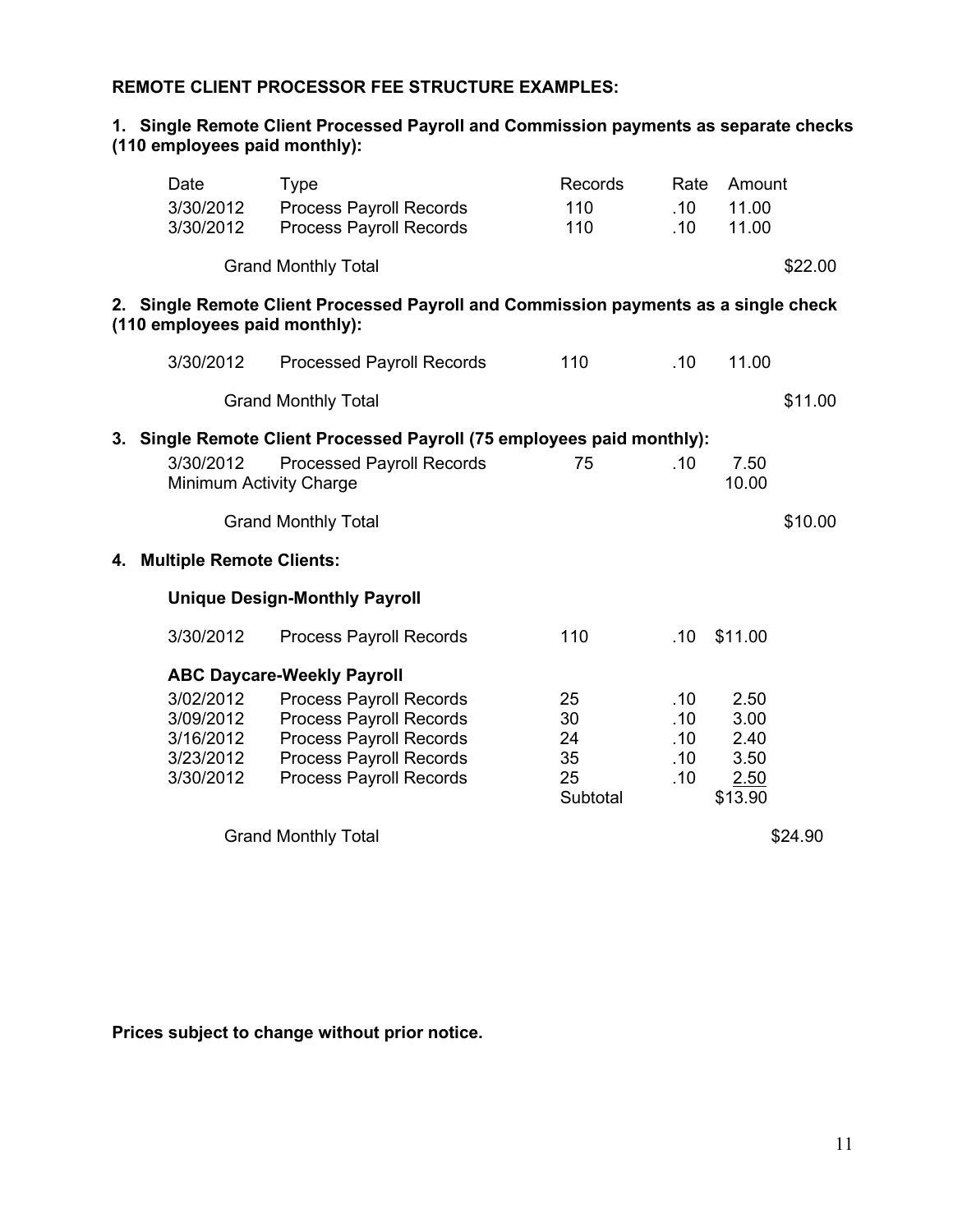# **Addendum B**

# **PENSOFT ELECTRONIC FILING OF MeF 94x FORMS**

A web service application for PenSoft Payroll customers to electronically file IRS Forms 941, 940 and 944 within PenSoft Payroll via the internet to PenSoft increasing efficiency and eliminating the need to file paper forms. Once enrolled with the IRS and with PenSoft, companies (or payroll processors with multiple clients) can electronically transmit IRS Forms 941, 940 and 944 to PenSoft who will collect and transmit these forms electronically to the IRS.

PenSoft will normally transmit to the IRS each business day all forms received prior to 3:00pm Eastern Time. Forms received after this time will normally be transmitted the following business day. To ensure timely receipt by the IRS, customers must transmit the forms to PenSoft a minimum of two (2) business days prior to the due date of the specific forms. PenSoft cannot be held liable for late filing of any form when this requirement is not met.

#### **FEES**

PenSoft will debit customers (registered users of PenSoft Payroll) Quarterly per Form 94x (941, 940, 944) PenSoft transmits for the customer to the IRS, and is acknowledged as OK by the IRS, according to the following schedule:

| <b>Total Number of Forms</b><br><b>Transmitted During Quarter</b> | Fee Per Form |
|-------------------------------------------------------------------|--------------|
| $1 - 10$                                                          | \$5.50       |
| $11 - 20$                                                         | \$5.00       |
| $21 - 30$                                                         | \$4.50       |
| $31 - 40$                                                         | \$4.00       |
| $41 - 50$                                                         | \$3.50       |
| $51 - 100$                                                        | \$3.00       |
| over 100                                                          | \$2.50       |

**Accounts will be electronically debited according to the following schedule:**

| <b>Quarter Ending</b> | <b>Date Debited</b> |
|-----------------------|---------------------|
| March 31              | May 1               |
| June 30               | <b>August 1</b>     |
| September 30          | November 1          |
| December 31           | <b>February 1</b>   |

**There is no minimum quarterly fee for this service. There are no trial periods for this service.**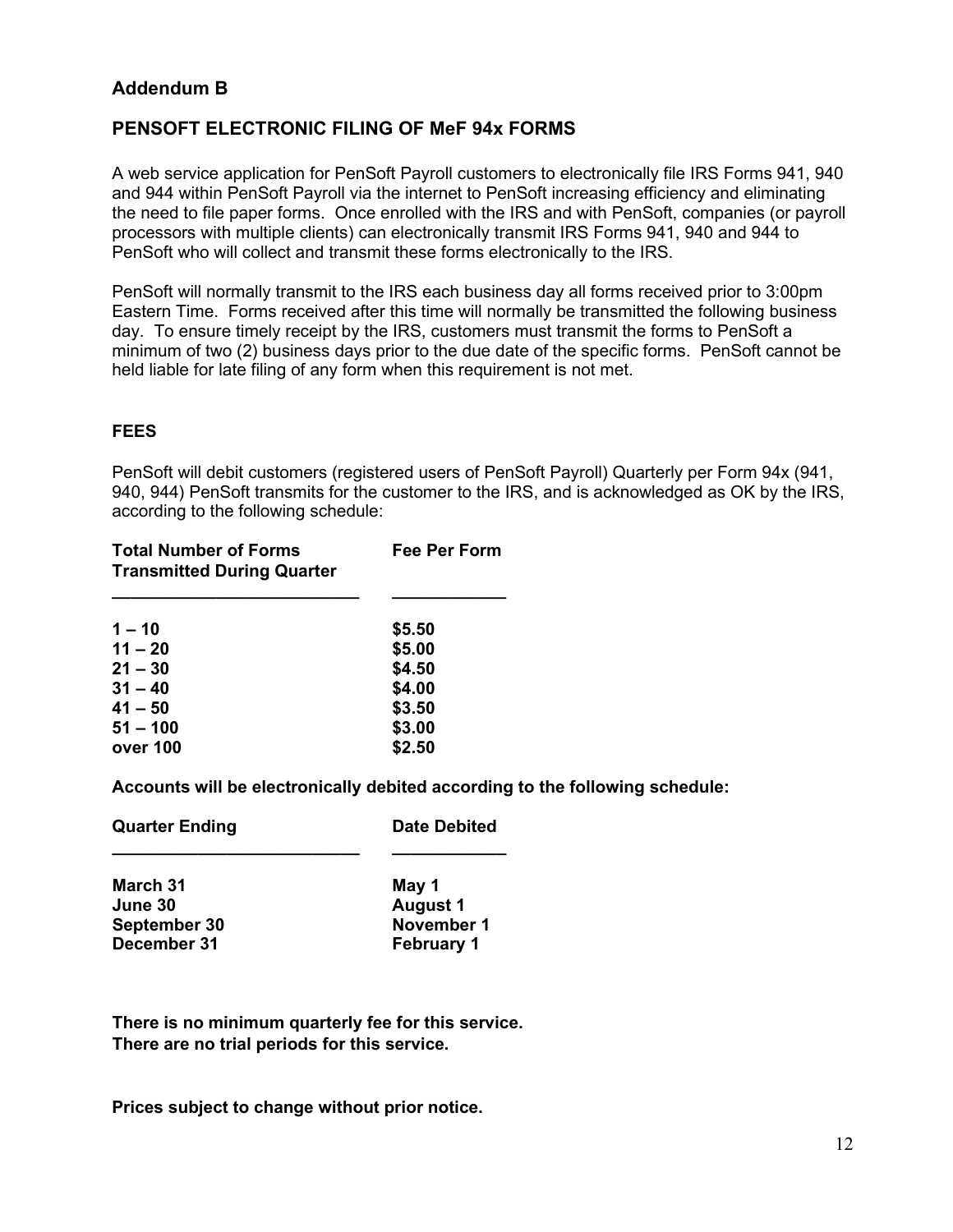# **Addendum C**

# **PENSOFT DOCULIVERY – PAY STUBS/W-2s**

#### **There is a one-time signup fee of \$59.00 for each company (including clients of processors) to use either or both Doculivery or Direct Deposit Services.**

A web-based application delivering a fast, easy, and customizable method of posting employee pay stubs (and/or recipient payments) and W-2s (based on employee opt-in) employees. Accessible from any computer with internet access it allows employees to view and/or print their pay stubs at their convenience. This drastically reduces the company time spent producing and distributing pay stubs.

PenSoft Doculivery Pay Stub/W-2 application and services includes the following functionality:

- 1. Employee Record Keeping
- 2. Employee Self-Service
- 3. Employee Access to Pay Stubs
- 4. Employee Access to W-2 Forms
- 5. Reporting
- 6. Messaging

**Implementation:** Setup and testing of the site can occur within 2 weeks of receipt of the signed contract, completed questionnaire and initial payment of the one-time setup fee (will use direct debit to collect this fee).

#### **PenSoft Doculivery Pay Stub/W-2 Fee Structure:**

- 1. \$0.35 per pay stub/1099 recipient stub
- 2. \$0.95 per electronic W-2 /1099

**There is no minimum monthly fee for this service. There is no trial period for this service.**

#### *Please allow approximately two weeks for initial setup.*